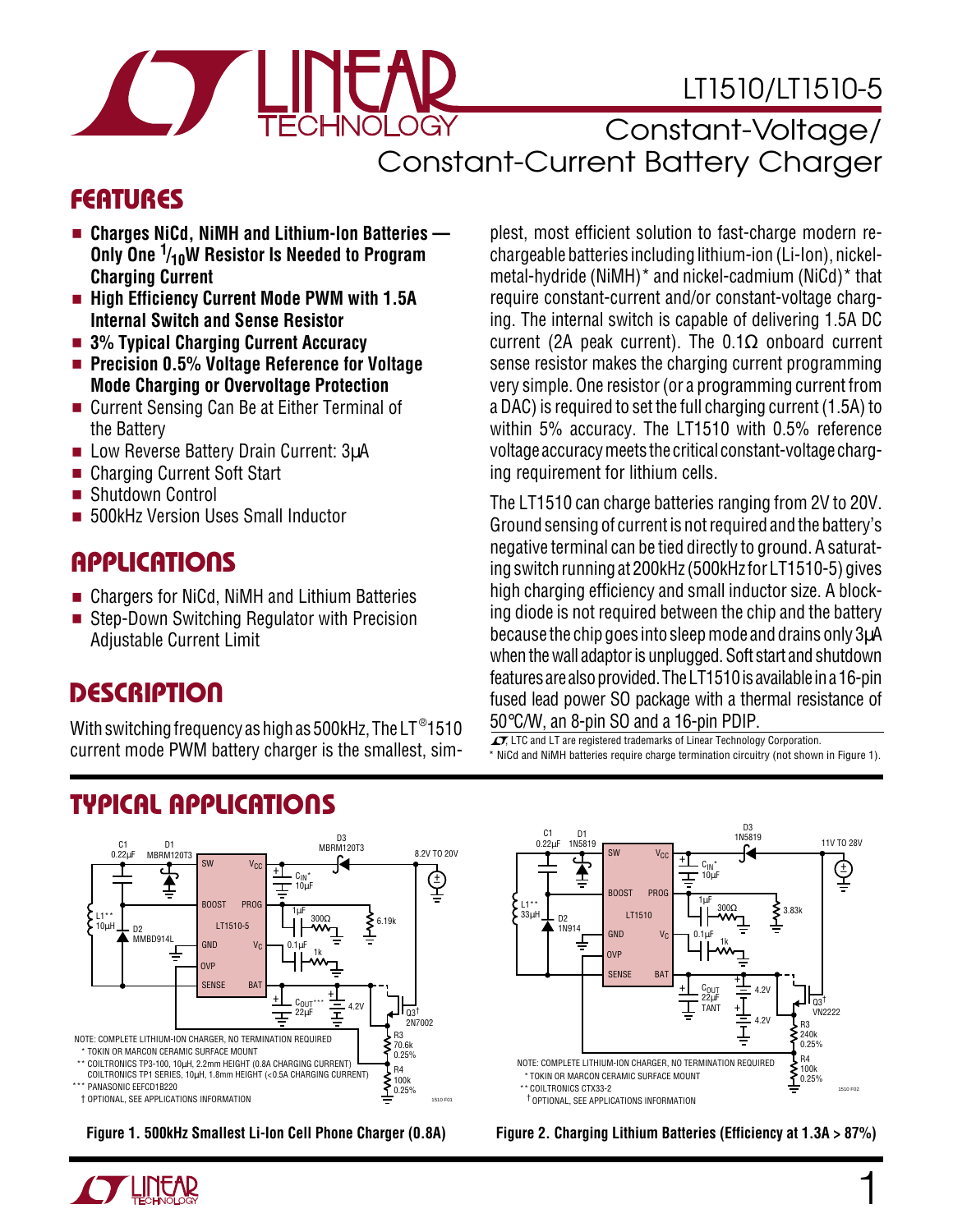### **ABSOLUTE MAXIMUM RATINGS W W W U**

| Storage Temperature Range  -65°C to 150°C |  |
|-------------------------------------------|--|

| <b>Operating Ambient Temperature Range</b>                      |  |
|-----------------------------------------------------------------|--|
|                                                                 |  |
| Extended Commercial (Note 7) $-40^{\circ}$ C to 85 $^{\circ}$ C |  |
|                                                                 |  |
| <b>Operating Junction Temperature Range</b>                     |  |
|                                                                 |  |
|                                                                 |  |
| Lead Temperature (Soldering, 10 sec) 300°C                      |  |
|                                                                 |  |

# **PACKAGE/ORDER INFORMATION**



Consult factory for Military grade parts.

## **ELECTRICAL CHARACTERISTICS**

 $V_{CC}$  = 16V, V<sub>BAT</sub> = 8V, V<sub>MAX</sub> (maximum operating V<sub>CC</sub>) = 28V, no load on any outputs, unless otherwise noted. (Notes 7, 8)

| <b>PARAMETER</b>                              | <b>CONDITIONS</b>                                                                                                                                                         |                        | <b>MIN</b>                       | <b>TYP</b>        | <b>MAX</b>                         | <b>UNITS</b>            |
|-----------------------------------------------|---------------------------------------------------------------------------------------------------------------------------------------------------------------------------|------------------------|----------------------------------|-------------------|------------------------------------|-------------------------|
| <b>Overall</b>                                |                                                                                                                                                                           |                        |                                  |                   |                                    |                         |
| <b>Supply Current</b>                         | $V_{PROG} = 2.7V, V_{CC} \le 20V$<br>$V_{PROG} = 2.7V$ , $20V < V_{CC} \leq V_{MAX}$                                                                                      | $\bullet$              |                                  | 2.90<br>2.91      | 4.3<br>4.5                         | mA<br>mA                |
| DC Battery Current, I <sub>BAT</sub> (Note 1) | $8V \le V_{CC} \le 25V$ , $0V \le V_{BAT} \le 20V$ , $T_{J} < 0^{\circ}C$<br>$R_{PROG} = 4.93k$<br>$R_{PROG} = 3.28k$ (Note 4)<br>$R_{PROG} = 49.3k$<br>$T_{\rm d}$ < 0°C | $\bullet$<br>$\bullet$ | 0.91<br>0.93<br>1.35<br>75<br>70 | 1.0<br>1.5<br>100 | 1.09<br>1.07<br>1.65<br>125<br>130 | Α<br>Α<br>A<br>mA<br>mA |
|                                               | $V_{CC} = 28V, V_{BAT} = 20V$<br>$R_{PROG} = 4.93k$<br>$RPROG = 49.3k$                                                                                                    | $\bullet$<br>●         | 0.93<br>75                       | 1.0<br>100        | 1.07<br>125                        | A<br>mA                 |

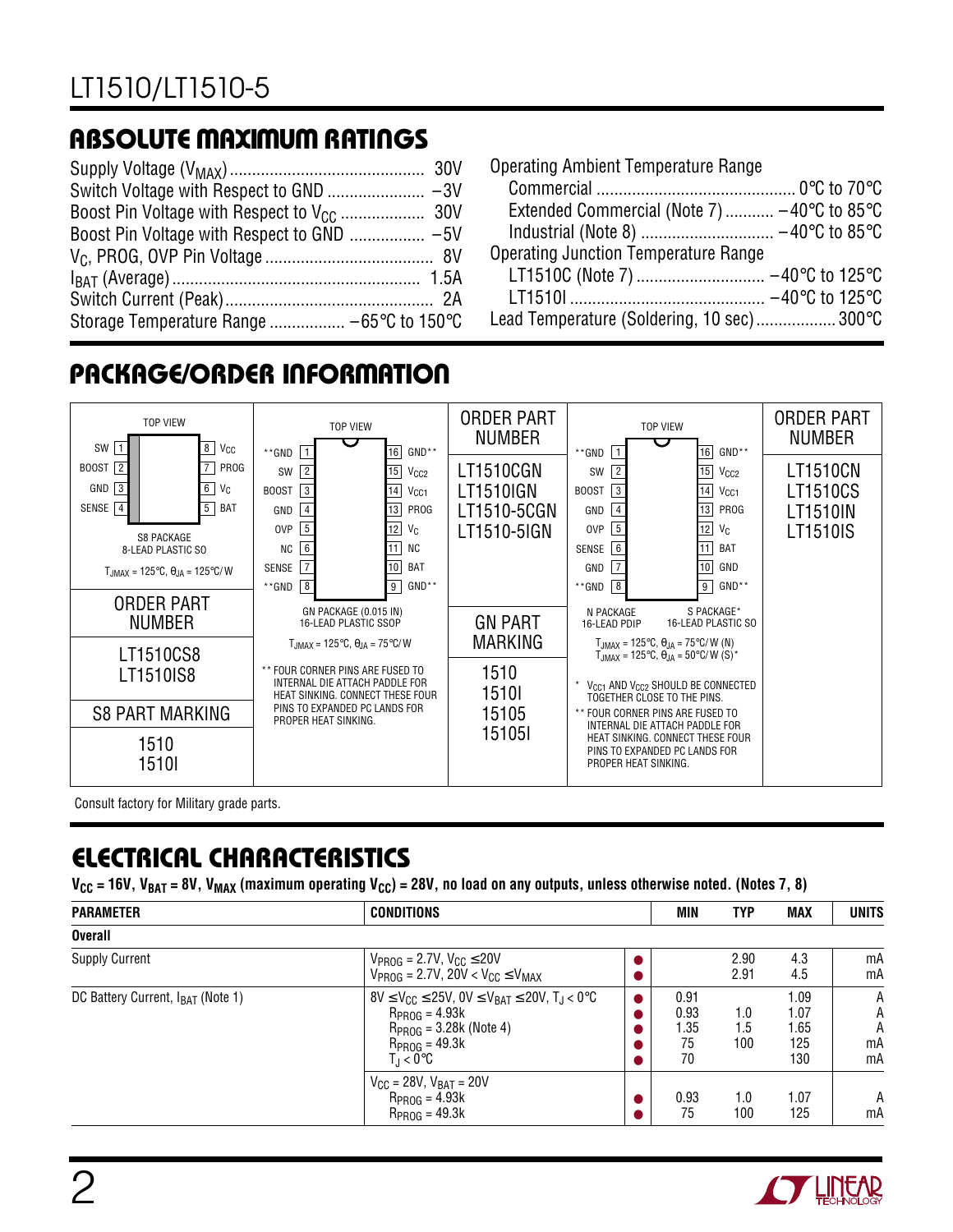### **ELECTRICAL CHARACTERISTICS**

 $V_{CC}$  = 16V, V<sub>BAT</sub> = 8V, V<sub>MAX</sub> (maximum operating V<sub>CC</sub>) = 28V, no load on any outputs, unless otherwise noted.

| <b>PARAMETER</b>                                                                                     | <b>CONDITIONS</b>                                                                                                                                                                                   |                        | MIN                      | <b>TYP</b>             | <b>MAX</b>               | <b>UNITS</b>                           |
|------------------------------------------------------------------------------------------------------|-----------------------------------------------------------------------------------------------------------------------------------------------------------------------------------------------------|------------------------|--------------------------|------------------------|--------------------------|----------------------------------------|
| <b>Overall</b>                                                                                       |                                                                                                                                                                                                     |                        |                          |                        |                          |                                        |
| Minimum Input Operating Voltage                                                                      | Undervoltage Lockout                                                                                                                                                                                | $\bullet$              | 6.2                      | $\overline{7}$         | 7.8                      | V                                      |
| Reverse Current from Battery (When V <sub>CC</sub> Is Not<br>Connected, V <sub>SW</sub> Is Floating) | $V_{BAT} \le 20V$ , 0°C $\le T_l \le 70$ °C                                                                                                                                                         |                        |                          | 3                      | 15                       | μA                                     |
| <b>Boost Pin Current</b>                                                                             | $V_{CC} - V_{BOOST} \le 20V$<br>$20V < V_{CC} - V_{BOOST} \le 28V$<br>$2V \leq V_{\text{BOOST}} - V_{\text{CC}} \leq 8V$ (Switch ON)<br>$8V < V_{\text{BOOST}} - V_{\text{CC}} \le 25V$ (Switch ON) | $\bullet$              |                          | 0.10<br>0.25<br>6<br>8 | 20<br>30<br>11<br>14     | μA<br>μA<br>mA<br>mA                   |
| <b>Switch</b>                                                                                        |                                                                                                                                                                                                     |                        |                          |                        |                          |                                        |
| Switch ON Resistance                                                                                 | $V_{CC} = 10V$<br>$I_{SW} = 1.5A$ , $V_{BOOST} - V_{SW} \ge 2V$ (Note 4)<br>$I_{SW}$ = 1A, $V_{BODST}$ – $V_{SW}$ < 2V (Unboosted)                                                                  | $\bullet$              |                          | 0.3                    | 0.5<br>2.0               | Ω<br>Ω                                 |
| $\Delta$ <sub>B00ST</sub> / $\Delta$ <sub>SW</sub> During Switch ON                                  | $V_{\text{BOOST}} = 24V, I_{\text{SW}} \le 1A$                                                                                                                                                      |                        |                          | 20                     | 35                       | mA/A                                   |
| Switch OFF Leakage Current                                                                           | $V_{SW} = 0V$ , $V_{CC} \le 20V$<br>$20V < V_{CC} \le 28V$                                                                                                                                          | $\bullet$<br>$\bullet$ |                          | $\overline{2}$<br>4    | 100<br>200               | μA<br>μA                               |
| Maximum V <sub>BAT</sub> with Switch ON                                                              |                                                                                                                                                                                                     |                        |                          |                        | $V_{CC}$ – 2             | V                                      |
| Minimum I <sub>PROG</sub> for Switch ON                                                              |                                                                                                                                                                                                     |                        | $\overline{c}$           | 4                      | 20                       | μA                                     |
| Minimum $I_{PROG}$ for Switch OFF at $V_{PROG} \leq 1V$                                              |                                                                                                                                                                                                     |                        | 1                        | 2.4                    |                          | mA                                     |
| <b>Current Sense Amplifier Inputs (SENSE, BAT)</b>                                                   |                                                                                                                                                                                                     |                        |                          |                        |                          |                                        |
| Sense Resistance (R <sub>S1</sub> )                                                                  |                                                                                                                                                                                                     |                        |                          | 0.08                   | 0.12                     | Ω                                      |
| Total Resistance from SENSE to BAT (Note 3)                                                          |                                                                                                                                                                                                     |                        |                          | 0.2                    | 0.25                     | Ω                                      |
| BAT Bias Current (Note 5)                                                                            | $V_C < 0.3V$<br>$V_C > 0.6V$                                                                                                                                                                        |                        |                          | $-200$<br>700          | $-375$<br>1300           | $\mu A$<br>μA                          |
| Input Common Mode Limit (Low)                                                                        |                                                                                                                                                                                                     | $\bullet$              | $-0.25$                  |                        |                          | $\mathsf{V}$                           |
| Input Common Mode Limit (High)                                                                       |                                                                                                                                                                                                     | $\bullet$              |                          |                        | $V_{CC}$ – 2             | $\mathsf{V}$                           |
| Reference                                                                                            |                                                                                                                                                                                                     |                        |                          |                        |                          |                                        |
| Reference Voltage (Note 1) S8 Package                                                                | $R_{PROG}$ = 4.93k, Measured at PROG Pin                                                                                                                                                            | $\bullet$              | 2.415                    | 2.465                  | 2.515                    | V                                      |
| Reference Voltage (Note 2) 16-Pin                                                                    | $R_{PROG}$ = 3.28k, Measured at OVP with<br>VA Supplying I <sub>PROG</sub> and Switch OFF                                                                                                           |                        | 2.453                    | 2.465                  | 2.477                    | V                                      |
| Reference Voltage Tolerance, 16-Pin Only                                                             | $8V \leq V_{CC} \leq 28V$ , 0°C $\leq T_J \leq 70$ °C<br>$8V \leq V_{CC} \leq 28V$ , 0°C $\leq T_J \leq 125$ °C<br>$8V \le V_{CC} \le 28V$ , T <sub>J</sub> < 0°C                                   |                        | 2.446<br>2.441<br>2.430  | 2.465                  | 2.480<br>2.489<br>2.489  | $\mathsf{V}$<br>V<br>V                 |
| <b>Oscillator</b>                                                                                    |                                                                                                                                                                                                     |                        |                          |                        |                          |                                        |
| Switching Frequency                                                                                  | LT1510<br>LT1510-5                                                                                                                                                                                  |                        | 180<br>440               | 200<br>500             | 220<br>550               | kHz<br>kHz                             |
| <b>Switching Frequency Tolerance</b>                                                                 | All Conditions of V <sub>CC</sub> , Temperature, LT1510<br>LT1510, $T_J < 0$ °C<br>LT1510-5<br>LT1510-5, $T_J < 0$ °C                                                                               | $\bullet$<br>$\bullet$ | 170<br>160<br>425<br>400 | 200<br>500             | 230<br>230<br>575<br>575 | kHz<br>kHz<br>kHz<br>kHz               |
| Maximum Duty Cycle                                                                                   | LT1510<br>LT1510, $T_A = 25^{\circ}C$ (Note 8)<br>LT1510-5 (Note 9)                                                                                                                                 | $\bullet$<br>$\bullet$ | 87<br>$90\,$<br>77       | 93<br>81               |                          | $\frac{0}{0}$<br>$\frac{0}{0}$<br>$\%$ |

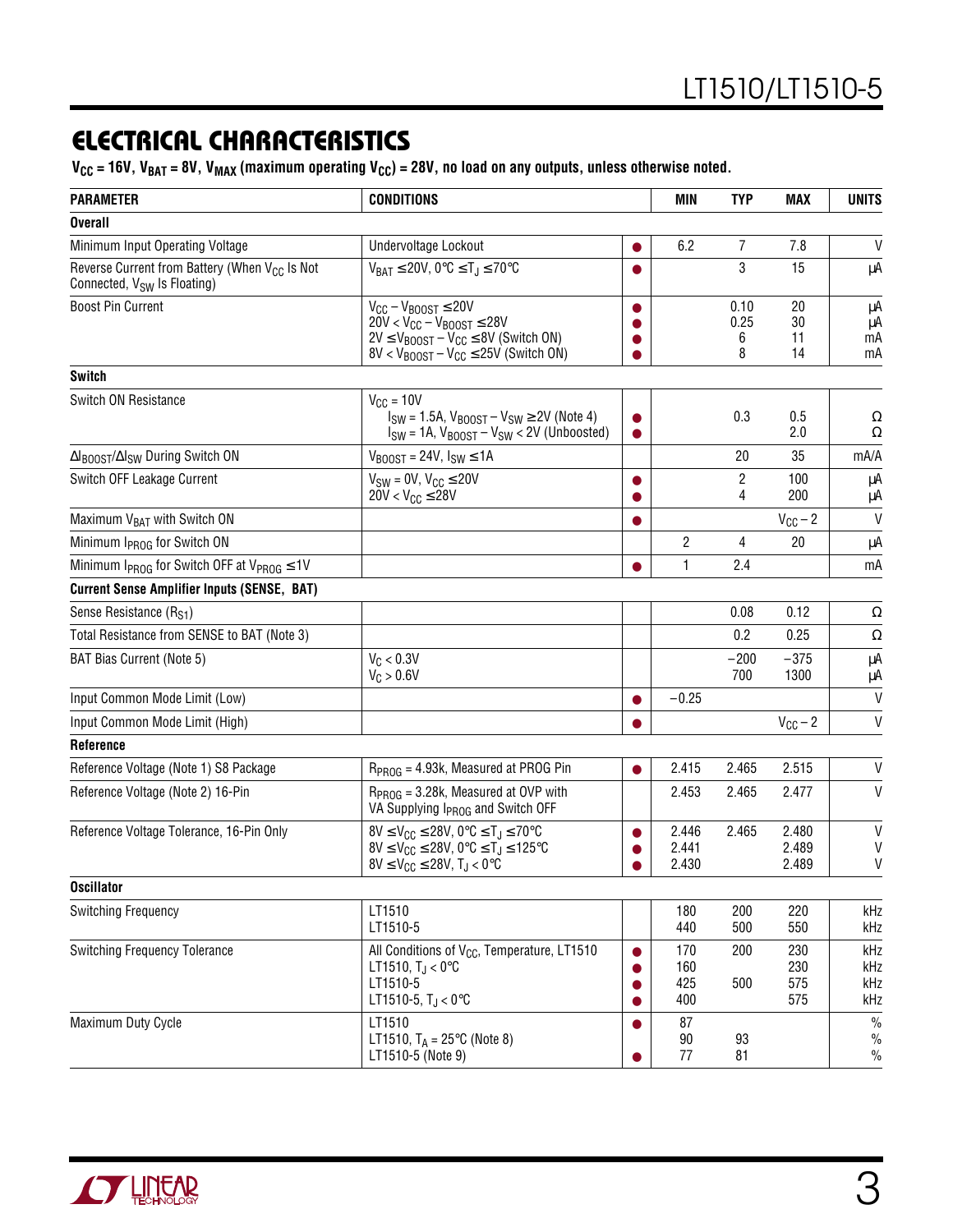### **ELECTRICAL CHARACTERISTICS**

 $V_{\text{CC}}$  = 16V, V<sub>BAT</sub> = 8V, V<sub>MAX</sub> (maximum operating V<sub>CC</sub>) = 28V, no load on any outputs, unless otherwise noted.

| <b>PARAMETER</b>                     | <b>CONDITIONS</b>                   | <b>MIN</b> | TYP | <b>MAX</b> | <b>UNITS</b> |
|--------------------------------------|-------------------------------------|------------|-----|------------|--------------|
| <b>Current Amplifier (CA2)</b>       |                                     |            |     |            |              |
| Transconductance                     | $V_C = 1V$ , $I_{VC} = \pm 1 \mu A$ | 150        | 250 | 550        | umho         |
| Maximum $V_C$ for Switch OFF         |                                     |            |     | 0.6        | $\mathsf{V}$ |
| I <sub>VC</sub> Current (Out of Pin) | $V_C \ge 0.6V$<br>$V_C < 0.45V$     |            |     | 100        | μA<br>mA     |
| Voltage Amplifier (VA), 16-Pin Only  |                                     |            |     |            |              |

| Transconductance (Note 2)             | Output Current from 100µA to 500µA    |      | $-$ |     | mho |
|---------------------------------------|---------------------------------------|------|-----|-----|-----|
| Output Source Current, $V_{CC}$ = 10V | $V_{PROG} = V_{OVP} = V_{REF} + 10mV$ | ں. ا |     |     | mA  |
| <b>OVP Input Bias Current</b>         | At 0.75mA VA Output Current           |      | 50  | 150 | nА  |

The ● denotes specifications which apply over the specified temperature range.

**Note 1:** Tested with Test Circuit 1.

**Note 2:** Tested with Test Circuit 2.

**Note 3:** Sense resistor R<sub>S1</sub> and package bond wires. **Note 4:** Applies to 16-pin only. 8-pin packages are guaranteed but not

tested at –40°C.

**Note 5:** Current ( $\approx$  700 $\mu$ A) flows into the pins during normal operation and also when an external shutdown signal on the  $V_C$  pin is greater than 0.3V. Current decreases to  $\approx$  200 $\mu$ A and flows out of the pins when external shutdown holds the  $V_C$  pin below 0.3V. Current drops to near zero when input voltage collapses. See external Shutdown in Applications Information section.

**Note 6:** A linear interpolation can be used for reference voltage specification between 0°C and –40°C.

**Note 7:** Commercial grade device specifications are guaranteed over the 0 °C to 70 °C temperature range. In addition, commercial grade device specifications are assured over the  $-40^{\circ}$ C to 85°C temperature range by design or correlation, but are not production tested.

Maximum allowable ambient temperature may be limited by power dissipation. Parts may not necessarily be operated simultaneously at maximum power dissipation and maximum ambient temperature. Temperature rise calculations must be done as shown in the Applications Information section to ensure that maximum junction temperature does not exceed the 125°C limit. With high power dissipation, maximum ambient temperature may be less than 70°C.

**Note 8:** Industrial grade device specifications are guaranteed over the –40°C to 85°C temperature range.

**Note 9:** 91% maximum duty cycle is guaranteed by design if V<sub>BAT</sub> or V<sub>X</sub> (see Figure 8 in Application Information) is kept between 3V and 5V. **Note 10:**  $V_{BAT} = 4.2V$ .

## **TYPICAL PERFORMANCE CHARACTERISTICS W U**



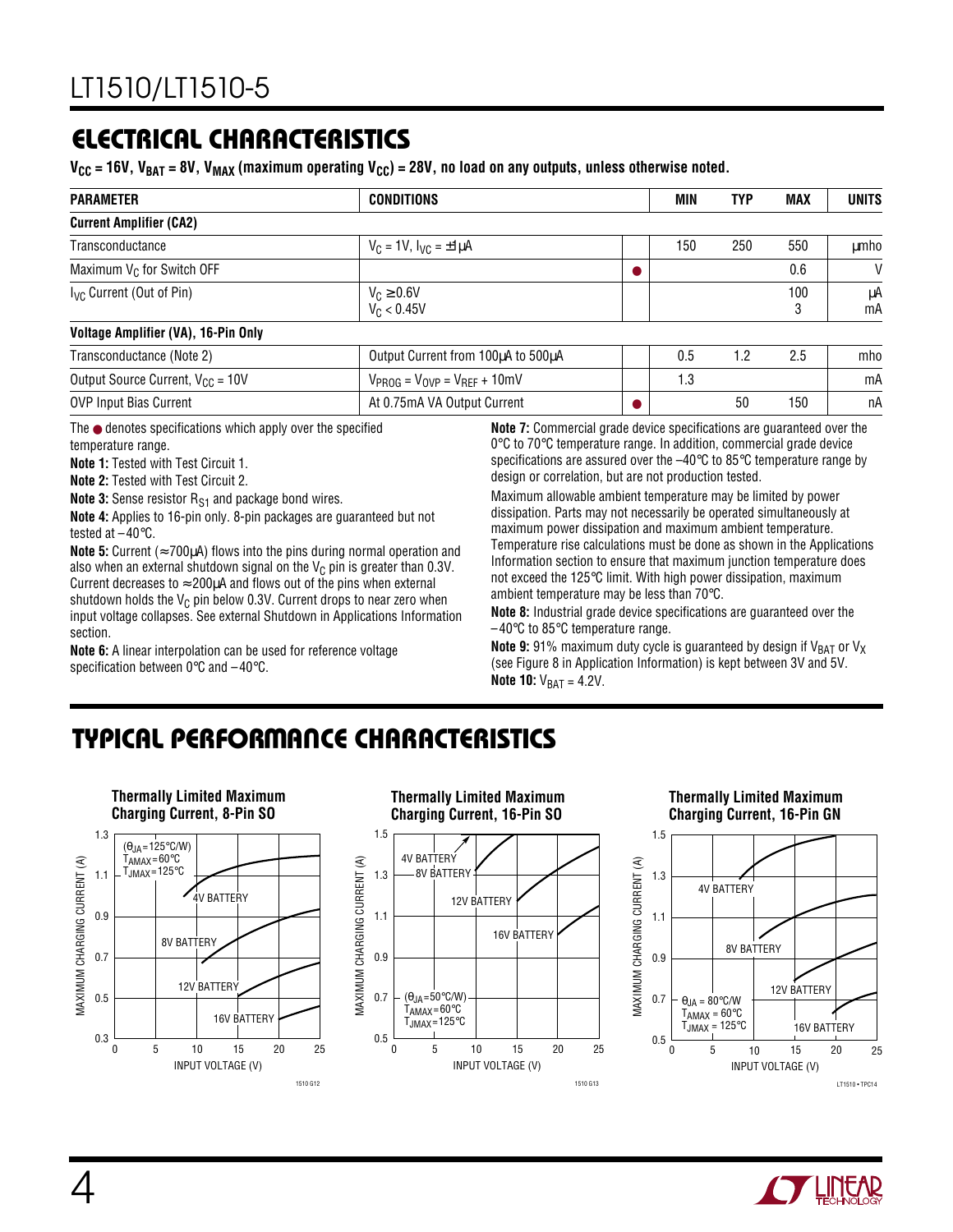### **TYPICAL PERFORMANCE CHARACTERISTICS W U**



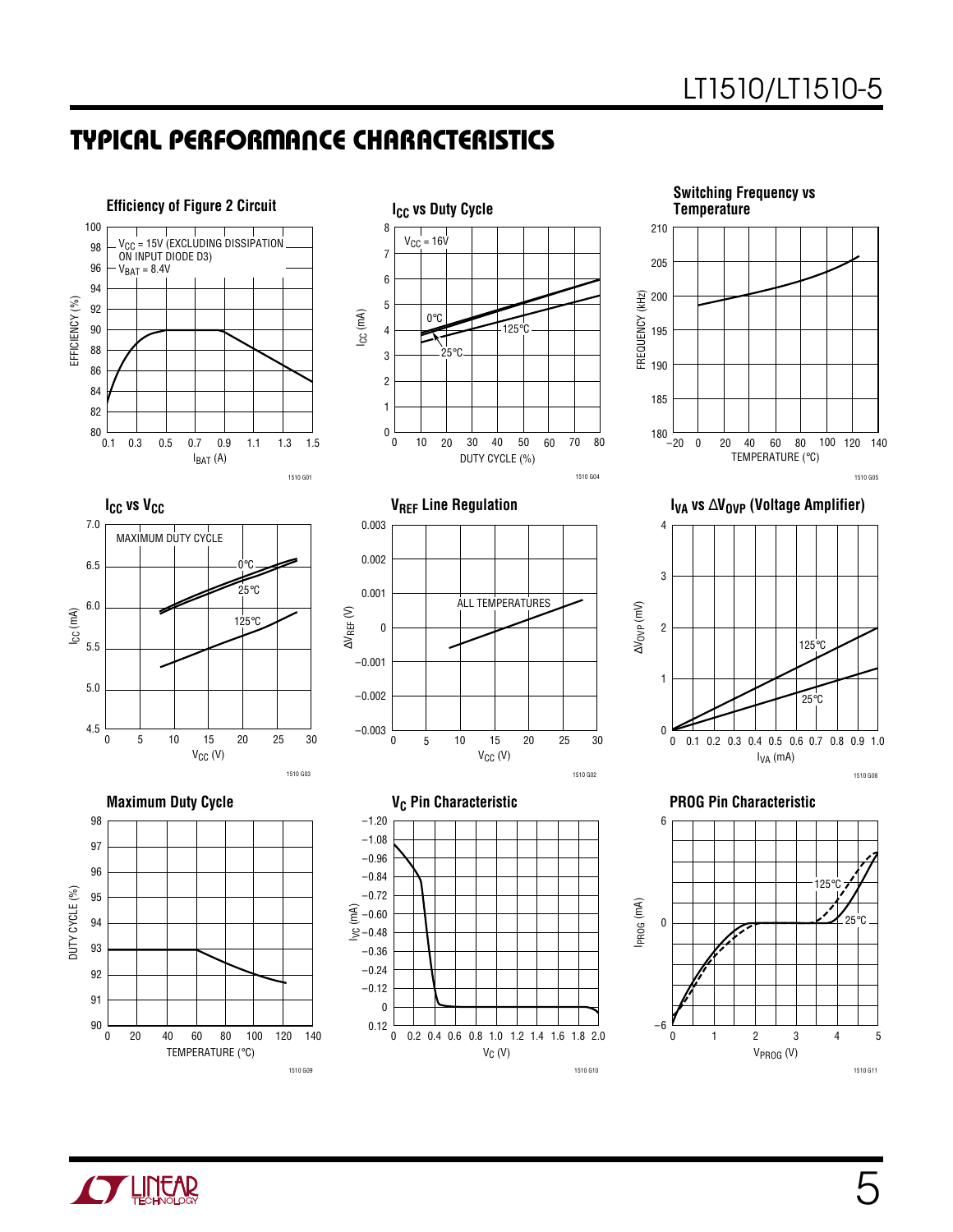## **TYPICAL PERFORMANCE CHARACTERISTICS W U**



### **PIN FUNCTIONS**

#### **GND:** Ground Pin.

**SW:** Switch Output. The Schottky catch diode must be placed with very short lead length in close proximity to SW pin and GND.

**V<sub>CC</sub>:** Supply for the Chip. For good bypass, a low ESR capacitor of 10µF or higher is required, with the lead length kept to a minimum.  $V_{CC}$  should be between 8V and 28V and at least 2V higher than  $V_{BAT}$  for  $V_{BAT}$  less than 10V, and 2.5V higher than  $V_{BAT}$  for  $V_{BAT}$  greater than 10V. Undervoltage lockout starts and switching stops when  $V_{CC}$  goes below 7V. Note that there is a parasitic diode inside from SW pin to  $V_{CC}$  pin. Do not force  $V_{CC}$  below SW by more than 0.7V with battery present. All  $V_{CC}$  pins should be shorted together close to the pins.

**BOOST:** This pin is used to bootstrap and drive the switch power NPN transistor to a low on-voltage for low power dissipation. In normal operation,  $V_{\text{BOOST}} = V_{\text{CC}} + V_{\text{BAT}}$ when switch is on. Maximum allowable  $V_{\text{BONST}}$  is 55V.

**SENSE:** Current Amplifier CA1 Input. Sensing can be at either terminal of the battery. Note that current sense resistor R<sub>S1</sub> (0.08 $\Omega$ ) is between Sense and BAT pins.

#### **BAT:** Current Amplifier CA1 Input.

**PROG:** This pin is for programming the charging current and for system loop compensation. During normal operation, V<sub>PROG</sub> stays close to 2.465V. If it is shorted to GND the switching will stop. When a microprocessor-controlled DAC is used to program charging current, it must be capable of sinking current at a compliance up to 2.465V.

**V<sub>C</sub>:** This is the control signal of the inner loop of the current mode PWM. Switching starts at 0.7V and higher  $V_C$ corresponds to higher charging current in normal operation. A capacitor of at least 0.1µF to GND filters out noise and controls the rate of soft start. To shut down switching, pull this pin low. Typical output current is 30µA.

**OVP:** This is the input to the amplifier VA with a threshold of 2.465V. Typical input current is about 50nA into pin. For charging lithium-ion batteries, VA monitors the battery voltage and reduces charging current when battery voltage reaches the preset value. If it is not used, the OVP pin should be grounded.

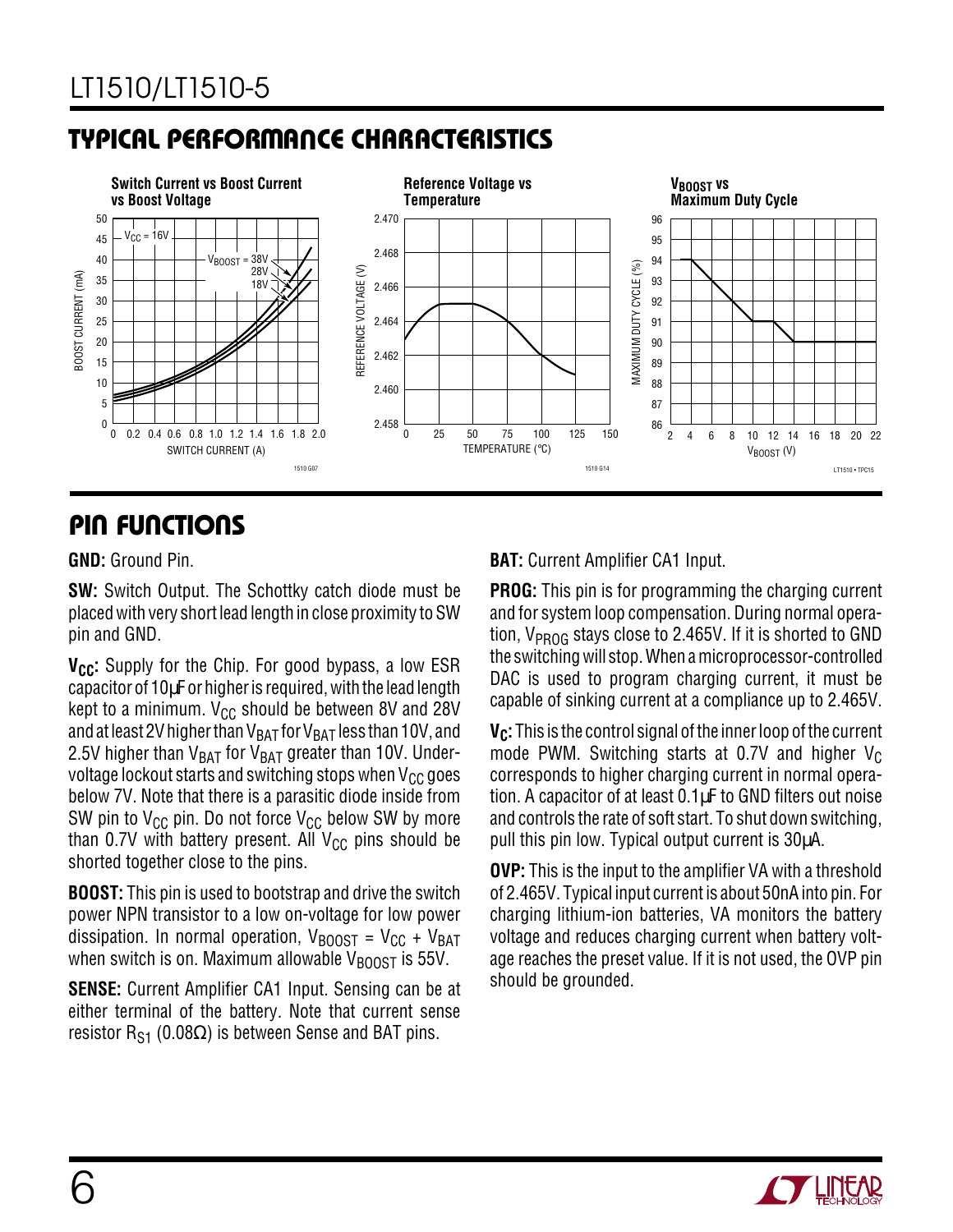### **BLOCK DIAGRAM**



**TEST CIRCUITS** 

**Test Circuit 1**



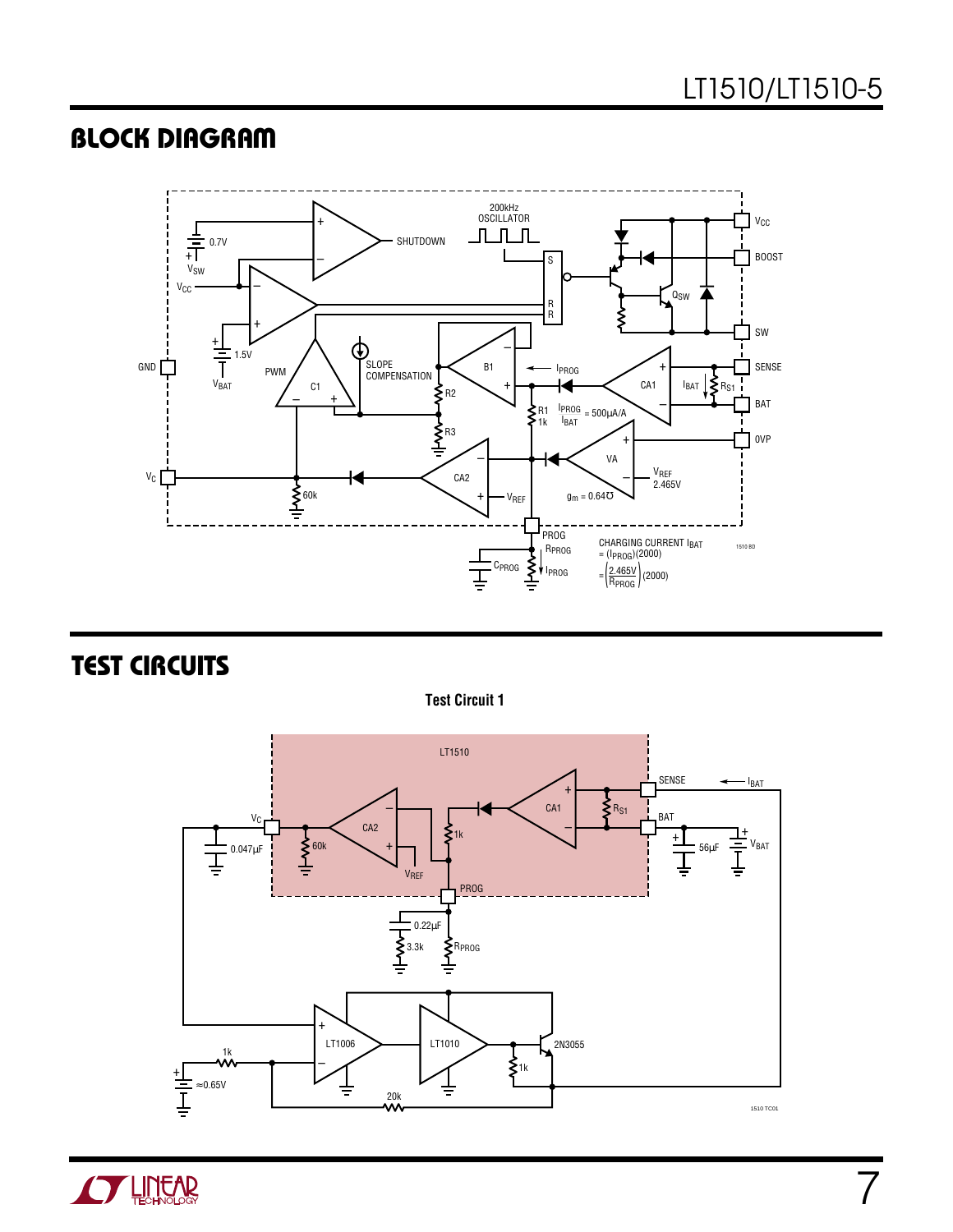# LT1510/LT1510-5

# **TEST CIRCUITS**



## **OPERATION**

The LT1510 is a current mode PWM step-down (buck) switcher. The battery DC charging current is programmed by a resistor  $R_{PROG}$  (or a DAC output current) at the PROG pin (see Block Diagram). Amplifier CA1 converts the charging current through  $R_{S1}$  to a much lower current IPROG (500µA/A) fed into the PROG pin. Amplifier CA2 compares the output of CA1 with the programmed current and drives the PWM loop to force them to be equal. High DC accuracy is achieved with averaging capacitor  $C_{PROG}$ . Note that  $I_{PROG}$  has both AC and DC components.  $I_{PROG}$ goes through R1 and generates a ramp signal that is fed to the PWM control comparator C1 through buffer B1 and

## **APPLICATIONS INFORMATION U W U U**

Application Note 68, the LT1510 design manual, contains more in depth appications examples.

#### **Input and Output Capacitors**

In the chargers in Figures 1 and 2 on the first page of this data sheet, the input capacitor  $C_{IN}$  is assumed to absorb all input switching ripple current in the converter, so it must have adequate ripple current rating. Worst-case RMS ripple current will be equal to one half of output charging current. Actual capacitance value is not critical. Solid level shift resistors R2 and R3, forming the current mode inner loop. The Boost pin drives the switch NPN  $Q_{SW}$  into saturation and reduces power loss. For batteries like lithium-ion that require both constant-current and constant-voltage charging, the 0.5%, 2.465V reference and the amplifier VA reduce the charging current when battery voltage reaches the preset level. For NiMH and NiCd, VA can be used for overvoltage protection. When input voltage is not present, the charger goes into low current (3µA typically) sleep mode as input drops down to 0.7V below battery voltage. To shut down the charger, simply pull the  $V<sub>C</sub>$  pin low with a transistor.

tantalum capacitors such as the AVX TPS and Sprague 593D series have high ripple current rating in a relatively small surface mount package, but caution must be used when tantalum capacitors are used for input bypass. High input surge currents can be created when the adapter is hot-plugged to the charger and solid tantalum capacitors have a known failure mechanism when subjected to very high turn-on surge currents. Highest possible voltage rating on the capacitor will minimize problems. Consult with the manufacturer before use. Alternatives include new high

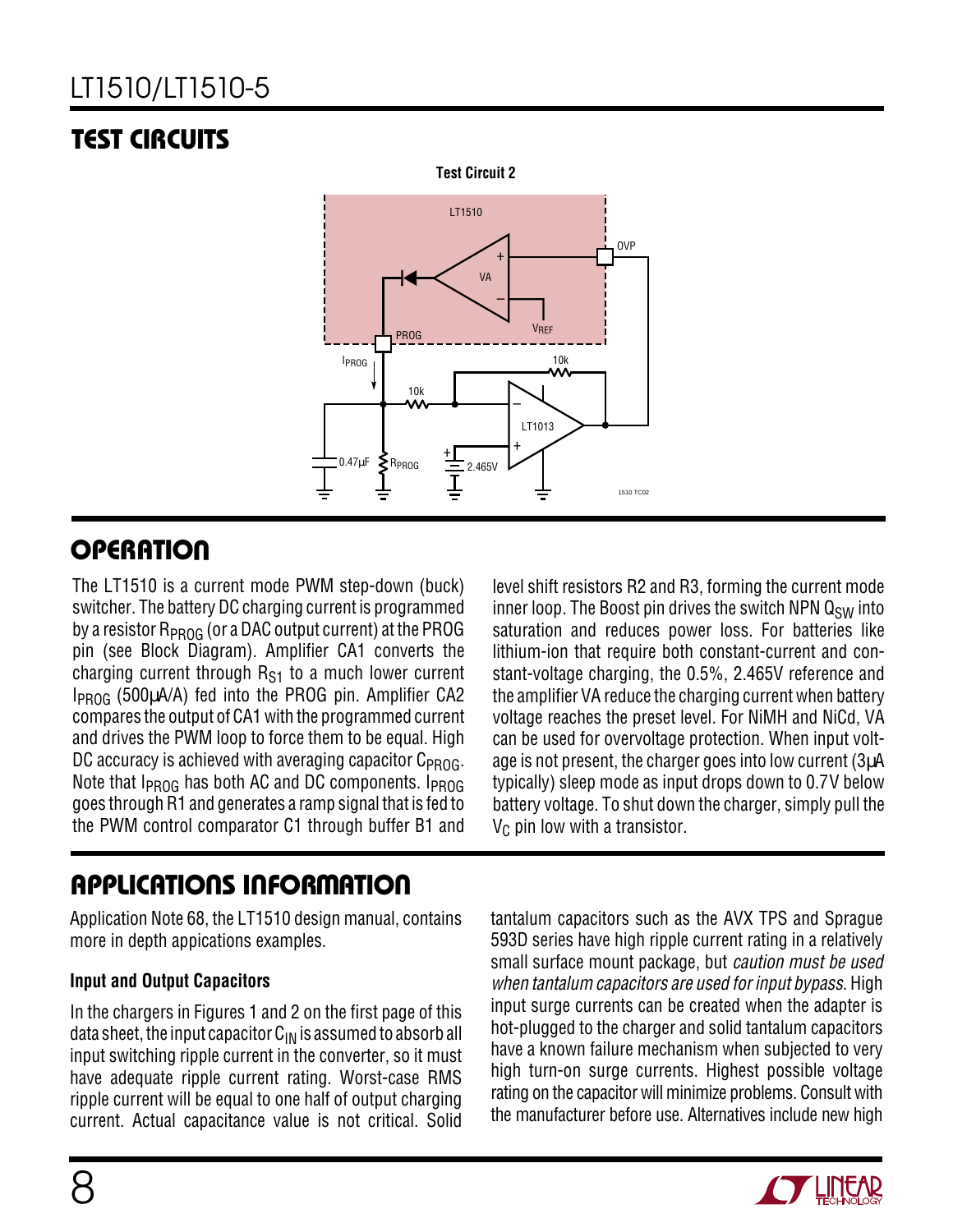capacity ceramic capacitor (5µF to 10µF) from Tokin or United Chemi-Con/MARCON, et al., and the old standby, aluminum electrolytic, which will require more microfarads to achieve adequate ripple rating. OS-CON can also be used.

The output capacitor  $C_{\text{OUT}}$  is also assumed to absorb output switching current ripple. The general formula for capacitor current is:

$$
I_{RMS} = \frac{0.29 \left(V_{BAT}\right) \left(1 - \frac{V_{BAT}}{V_{CC}}\right)}{\left(L1\right)\left(f\right)}
$$

For example, with  $V_{CC}$  = 16V,  $V_{BAT}$  = 8.4V, L1 = 30µH and  $f = 200$ kHz,  $I_{RMS} = 0.2$ A.

EMI considerations usually make it desirable to minimize ripple current in the battery leads, and beads or inductors may be added to increase battery impedance at the 200kHz switching frequency. Switching ripple current splits between the battery and the output capacitor depending on the ESR of the output capacitor and the battery impedance. If the ESR of C<sub>OUT</sub> is 0.2 $\Omega$  and the battery impedance is raised to  $4\Omega$  with a bead of inductor, only 5% of the current ripple will flow in the battery.

#### **Soft Start**

The LT1510 is soft started by the 0.1 $\mu$ F capacitor on V<sub>C</sub> pin. On start-up,  $V_C$  pin voltage will rise quickly to 0.5V, then ramp at a rate set by the internal 45µA pull-up current and the external capacitor. Battery charging current starts ramping up when  $V_C$  voltage reaches 0.7V and full current is achieved with  $V_C$  at 1.1V. With a 0.1 $\mu$ F capacitor, time to reach full charge current is about 3ms and it is assumed that input voltage to the charger will reach full value in less than 3ms. Capacitance can be increased up to 0.47µF if longer input start-up times are needed.

In any switching regulator, conventional timer-based soft starting can be defeated if the input voltage rises much slower than the time-out period. This happens because the switching regulators in the battery charger and the computer power supply are typically supplying a fixed amount of power to the load. If input voltage comes up slowly compared to the soft start time, the regulators will try to

deliver full power to the load when the input voltage is still well below its final value. If the adapter is current limited, it cannot deliver full power at reduced output voltages and the possibility exists for a quasi "latch" state where the adapter output stays in a current limited state at reduced output voltage. For instance, if maximum charger plus computer load power is 20W, a 24V adapter might be current limited at 1A. If adapter voltage is less than (20W/1A = 20V) when full power is drawn, the adapter voltage will be sucked down by the constant 20W load until it reaches a lower stable state where the switching regulators can no longer supply full load. This situation can be prevented by utilizing *undevoltage lockout*, set higher than the minimum adapter voltage where full power can be achieved.

A fixed undervoltage lockout of 7V is built into the  $V_{CC}$  pin. Internal lockout is performed by clamping the  $V_C$  pin low. The V<sub>C</sub> pin is released from its clamped state when the V<sub>CC</sub> pin rises above 7V. The charger will start delivering current about 2ms after  $V_C$  is released, as set by the 0.1 $\mu$ F at  $V_C$ pin. Higher lockout voltage can be implemented with a Zener diode (see Figure 3 circuit).



**Figure 3. Undervoltage Lockout**

The lockout voltage will be  $V_{IN} = V_7 + 1V$ .

For example, for a 24V adapter to start charging at  $22V_{\text{IN}}$ , choose  $V_Z$  = 21V. When  $V_{IN}$  is less than 22V, D1 keeps  $V_C$ low and charger off.

#### **Charging Current Programming**

The basic formula for charging current is (see Block Diagram):

$$
I_{BAT} = (I_{PROG})(2000) = \left(\frac{2.465V}{R_{PROG}}\right)(2000)
$$

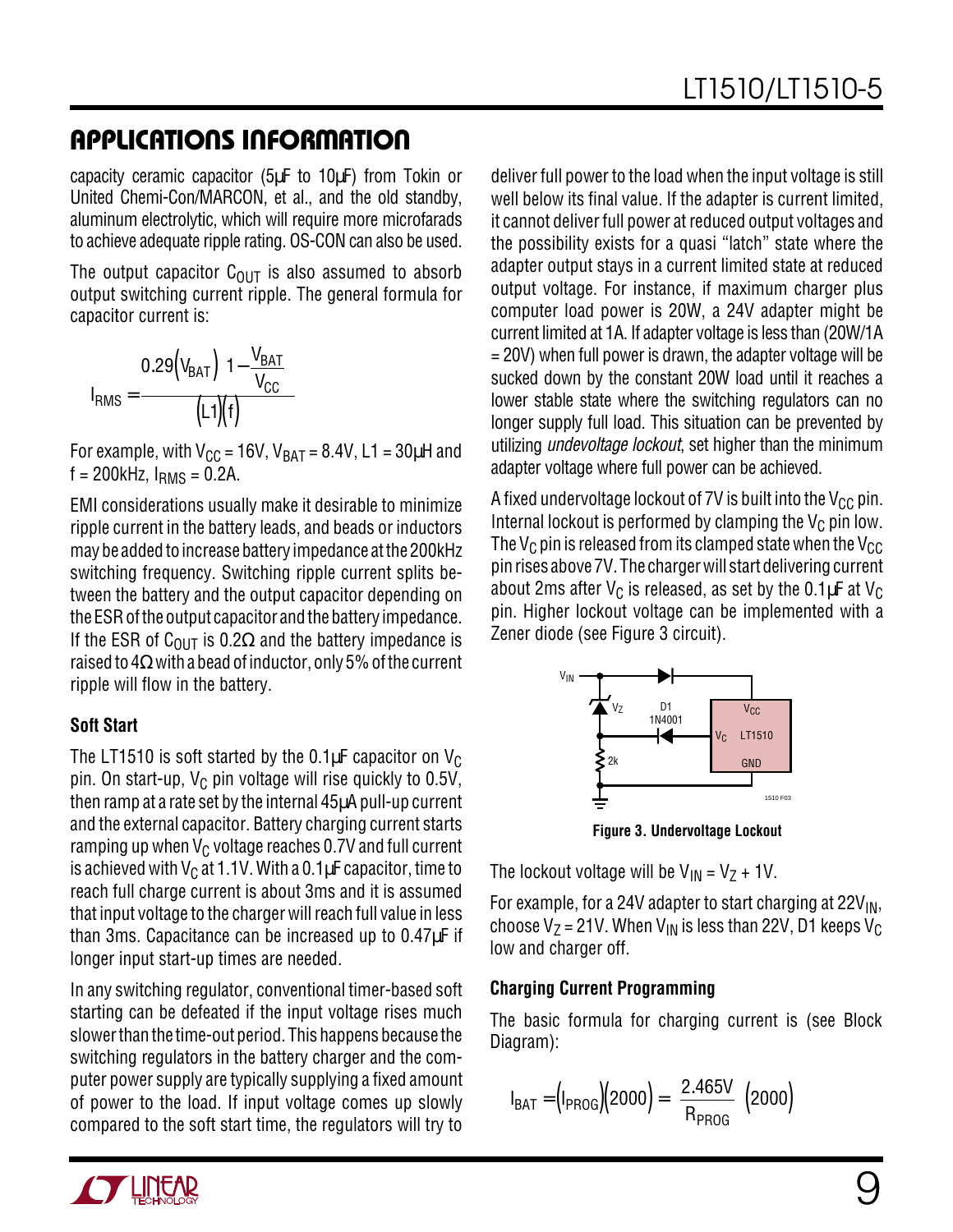where  $R_{PROG}$  is the total resistance from PROG pin to ground.

For example, 1A charging current is needed.

$$
R_{PROG} = \frac{(2.465V)(2000)}{1A} = 4.93k
$$

Charging current can also be programmed by pulse width modulating  $I_{PROG}$  with a switch Q1 to  $R_{PROG}$  at a frequency higher than a few kHz (Figure 4). Charging current will be proportional to the duty cycle of the switch with full current at 100% duty cycle.

When a microprocessor DAC output is used to control charging current, it must be capable of sinking current at a compliance up to 2.5V if connected directly to the PROG pin.



**Figure 4. PWM Current Programming**

### **Lithium-Ion Charging**

The circuit in Figure 2 uses the 16-pin LT1510 to charge lithium-ion batteries at a constant 1.3A until battery voltage reaches a limit set by R3 and R4. The charger will then automatically go into a constant-voltage mode with current decreasing to zero over time as the battery reaches full charge. This is the normal regimen for lithium-ion charging, with the charger holding the battery at "float" voltage indefinitely. In this case no external sensing of full charge is needed.

Current through the R3/R4 divider is set at a compromise value of 25µA to minimize battery drain when the charger is off and to avoid large errors due to the 50nA bias current of the OVP pin. Q3 can be added if it is desired to eliminate

even this low current drain. A 47k resistor from adapter output to ground should be added if Q3 is used to ensure that the gate is pulled to ground.

With divider current set at  $25\mu$ A, R4 =  $2.465/25\mu$ A =  $100\text{k}$ and,

$$
R3 = \frac{(R4)(V_{BAT} - 2.465)}{2.465 + R4(0.05\mu A)} = \frac{100k(8.4 - 2.465)}{2.465 + 100k(0.05\mu A)}
$$
  
= 240k

Lithium-ion batteries typically require float voltage accuracy of 1% to 2%. Accuracy of the LT1510 OVP voltage is  $\pm 0.5$ % at 25 $\degree$ C and  $\pm 1$ % over full temperature. This leads to the possibility that very accurate (0.1%) resistors might be needed for R3 and R4. Actually, the temperature of the LT1510 will rarely exceed 50°C in float mode because charging currents have tapered off to a low level, so 0.25% resistors will normally provide the required level of overall accuracy.

### **External Shutdown**

The LT1510 can be externally shut down by pulling the  $V_C$ pin low with an open drain MOSFET, such as VN2222. The  $V<sub>C</sub>$  pin should be pulled below 0.8V at room temperature to ensure shutdown. This threshold decreases at about 2mV/°C. A diode connected between the MOSFET drain and the  $V_C$  pin will still ensure the shutdown state over all temperatures, but it results in slightly different conditions as outlined below.

If the V<sub>C</sub> pin is held below threshold, but above  $\approx$  0.4V, the current flowing into the BAT pin will remain at about 700 $\mu$ A. Pulling the V<sub>C</sub> pin below 0.4V will cause the current to drop to  $\approx$  200 $\mu$ A and reverse, flowing *out* of the BAT pin. Although these currents are low, the long term effect may need to be considered if the charger is held in a shutdown state for very long periods of time, with the charger input voltage remaining. Removing the charger input voltage causes all currents to drop to near zero.

If it is acceptable to have 200µA flowing into the battery while the charger is in shutdown, simply pull the  $V_C$  pin directly to ground with the external MOSFET. The resistor divider used to sense battery voltage will pull current out

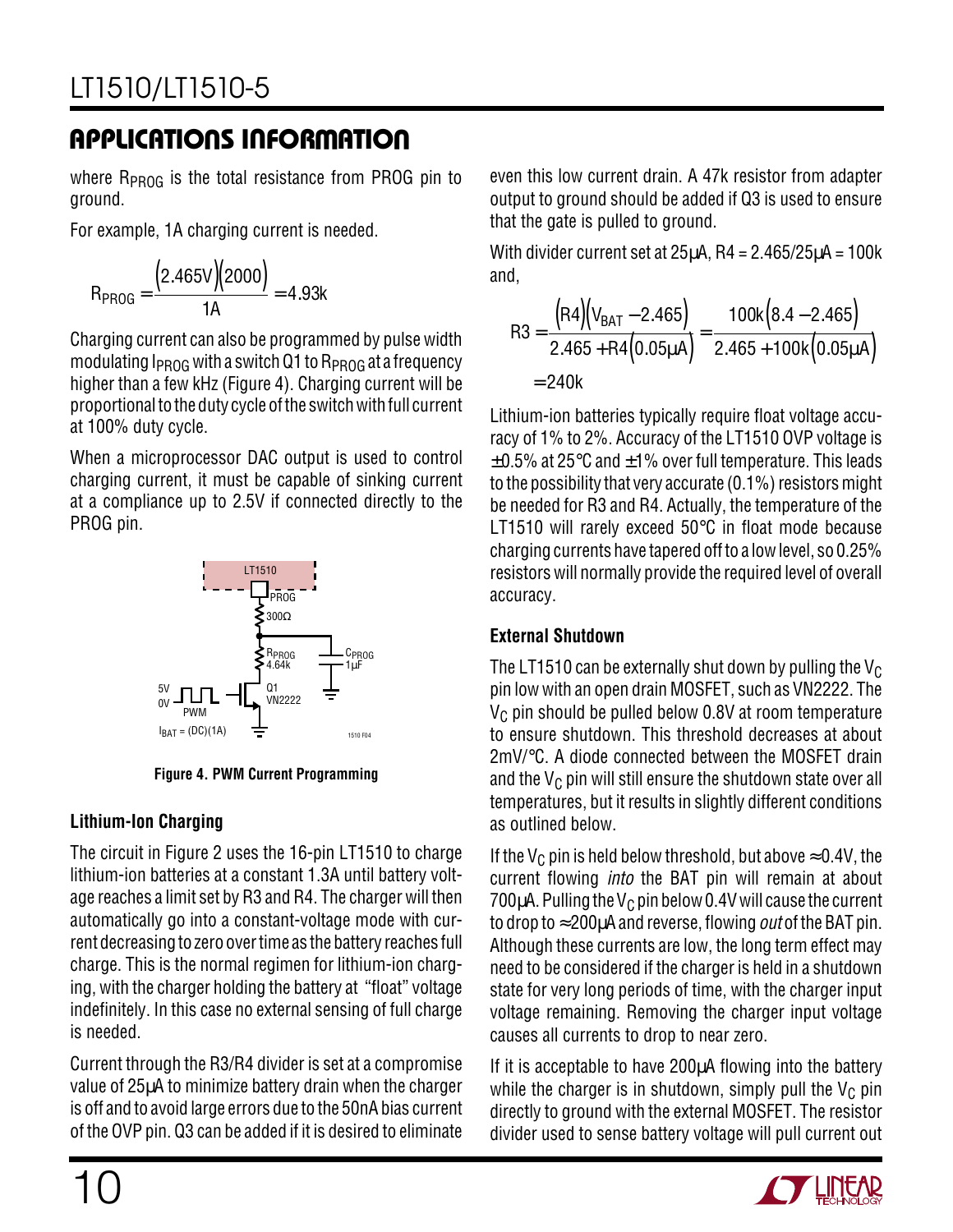of the battery, canceling part or all of the 200µA. Note that if net current is into the battery and the battery is removed, the charger output voltage will float high, to near input voltage. This could be a problem when reinserting the battery, if the resulting output capacitor/battery surge current is high enough to damage either the battery or the capacitor.

If net current into the battery must be less than zero in shutdown, there are several options. Increasing divider current to 300µA - 400µA will ensure that net battery current is less than zero. For long term storage conditions however, the divider may need to be disconnected with a MOSFET switch as shown in Figures 2 and 5. A second option is to connect a 1N914 diode in series with the MOSFET drain. This will limit how far the  $V_C$  pin will be pulled down, and current ( $\approx$  700 $\mu$ A) will flow *into* the BAT pin, and therefore out of the battery. This is not usually a problem unless the charger will remain in the shutdown state with input power applied for very long periods of time.

Removing input power to the charger will cause the BAT pin current to drop to near zero, with only the divider current remaining as a small drain on the battery. Even that current can be eliminated with a switch as shown in Figures 2 and 5.



**Figure 5. Disconnecting Voltage Divider**

Some battery manufacturers recommend termination of constant-voltage float mode after charging current has dropped below a specified level (typically 50mA to 100mA) and a further time-out period of 30 minutes to 90 minutes has elapsed. This may extend the life of the battery, so check with manufacturers for details. The circuit in Figure 7 will detect when charging current has dropped below 75mA. This logic signal is used to initiate a time-out period, after which the LT1510 can be shut down by pulling the  $V_C$  pin low with an open collector or drain. Some external means must be used to detect the need for additional charging if needed, or the charger may be turned on periodically to complete a short float-voltage cycle.

Current trip level is determined by the battery voltage, R1 through R3, and the internal LT1510 sense resistor  $\approx 0.18\Omega$  pin-to-pin). D2 generates hysteresis in the trip level to avoid multiple comparator transitions.

#### **Nickel-Cadmium and Nickel-Metal-Hydride Charging**

The circuit in Figure 6 uses the 8-pin LT1510 to charge NiCd or NiMH batteries up to 12V with charging currents of 0.5A when Q1 is on and 50mA when Q1 is off.



**Figure 6. Charging NiMH or NiCd Batteries (Efficiency at 0.5A** ≈ **90%)**

For a 2-level charger, R1 and R2 are found from:

$$
I_{BAT} = \frac{(2000)(2.465)}{R_{PROG}}
$$
  
R1 =  $\frac{(2.465)(2000)}{I_{LOW}}$  R2 =  $\frac{(2.465)(2000)}{I_{HI} - I_{LOW}}$ 

All battery chargers with fast-charge rates require some means to detect full charge state in the battery to terminate the high charging current. NiCd batteries are typically charged at high current until temperature rise or battery

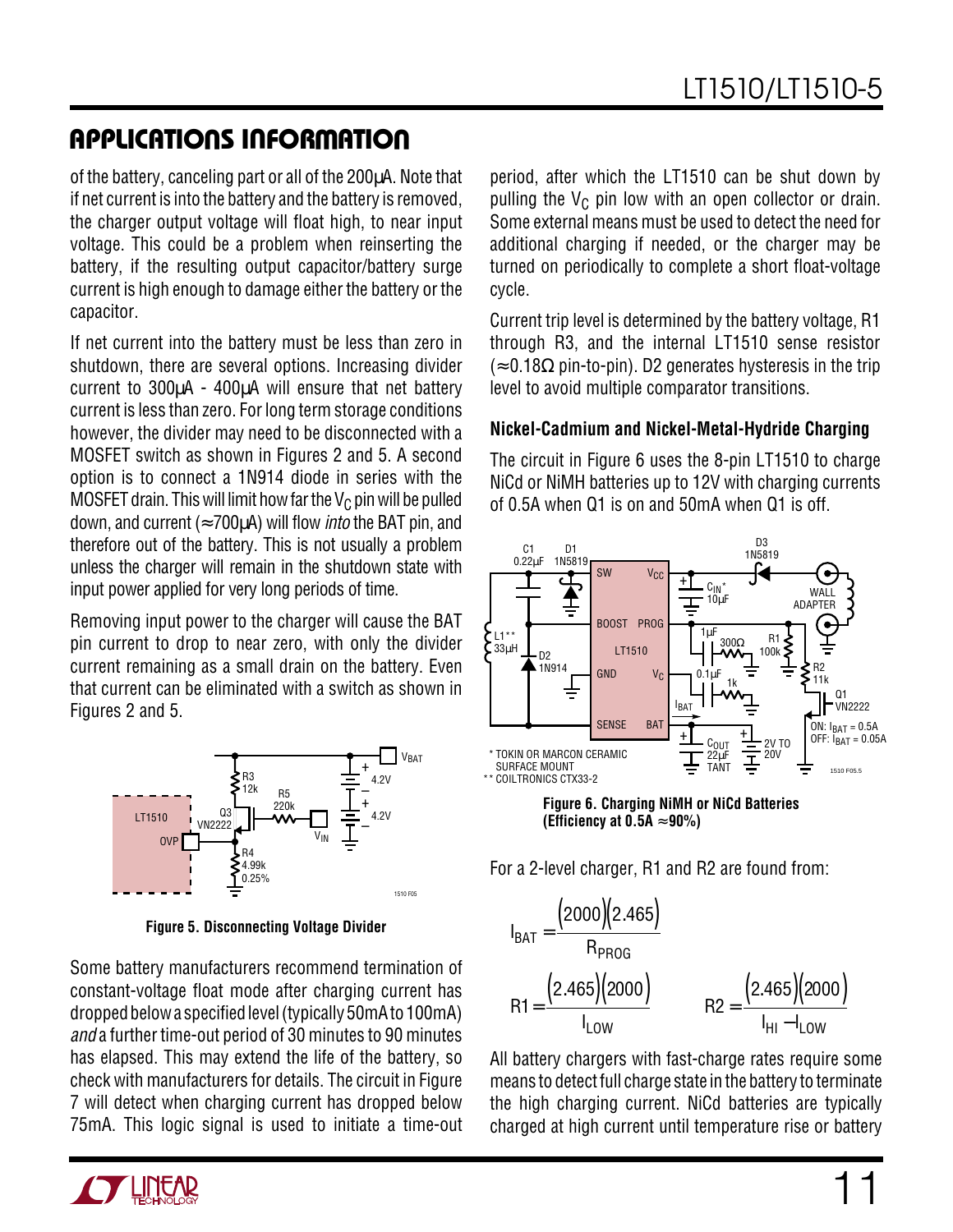

**Figure 7. Current Comparator for Initiating Float Time-Out**

voltage decrease is detected as an indication of near full charge. The charging current is then reduced to a much lower value and maintained as a constant trickle charge. An intermediate "top off" current may be used for a fixed time period to reduce 100% charge time.

NiMH batteries are similar in chemistry to NiCd but have two differences related to charging. First, the inflection characteristic in battery voltage as full charge is approached is not nearly as pronounced. This makes it more difficult to use dV/dt as an indicator of full charge, and change of temperature is more often used with a temperature sensor in the battery pack. Secondly, constant trickle charge may not be recommended. Instead, a moderate level of current is used on a pulse basis ( $\approx$  1% to 5% duty cycle) with the time-averaged value substituting for a constant low trickle.

### **Thermal Calculations**

If the LT1510 is used for charging currents above 0.4A, a thermal calculation should be done to ensure that junction temperature will not exceed 125°C. Power dissipation in the IC is caused by bias and driver current, switch resistance, switch transition losses and the current sense resistor. The following equations show that maximum practical charging current for the 8-pin SO package (125° C/W thermal resistance) is about 0.8A for an 8.4V

battery and 1.1A for a 4.2V battery. This assumes a 60°C maximum ambient temperature. The 16-pin SO, with a thermal resistance of 50°C/W, can provide a full 1.5A charging current in many situations. The 16-pin PDIP falls between these extremes. Graphs are shown in the Typical Performance Characteristics section.

$$
P_{BIAS} = (3.5mA)(V_{IN}) + 1.5mA(V_{BAT})
$$
  
+ 
$$
\frac{(V_{BAT})^2}{V_{IN}} [7.5mA + (0.012)(I_{BAT})]
$$
  

$$
P_{DRIVER} = \frac{(I_{BAT})(V_{BAT})^2 (1 + \frac{V_{BAT}}{30})}{55(V_{IN})}
$$
  

$$
P_{SW} = \frac{(I_{BAT})^2 (R_{SW})(V_{BAT})}{V_{IN}} + (t_{OL})(V_{IN})(I_{BAT})(f)
$$
  

$$
P_{SENSE} = (0.18\Omega)(I_{BAT})^2
$$

 $R_{SW}$  = Switch ON resistance  $\approx 0.35\Omega$  $t_{\text{O}}$  = Effective switch overlap time  $\approx 10$ ns f = 200kHz (500kHz for LT1510-5)

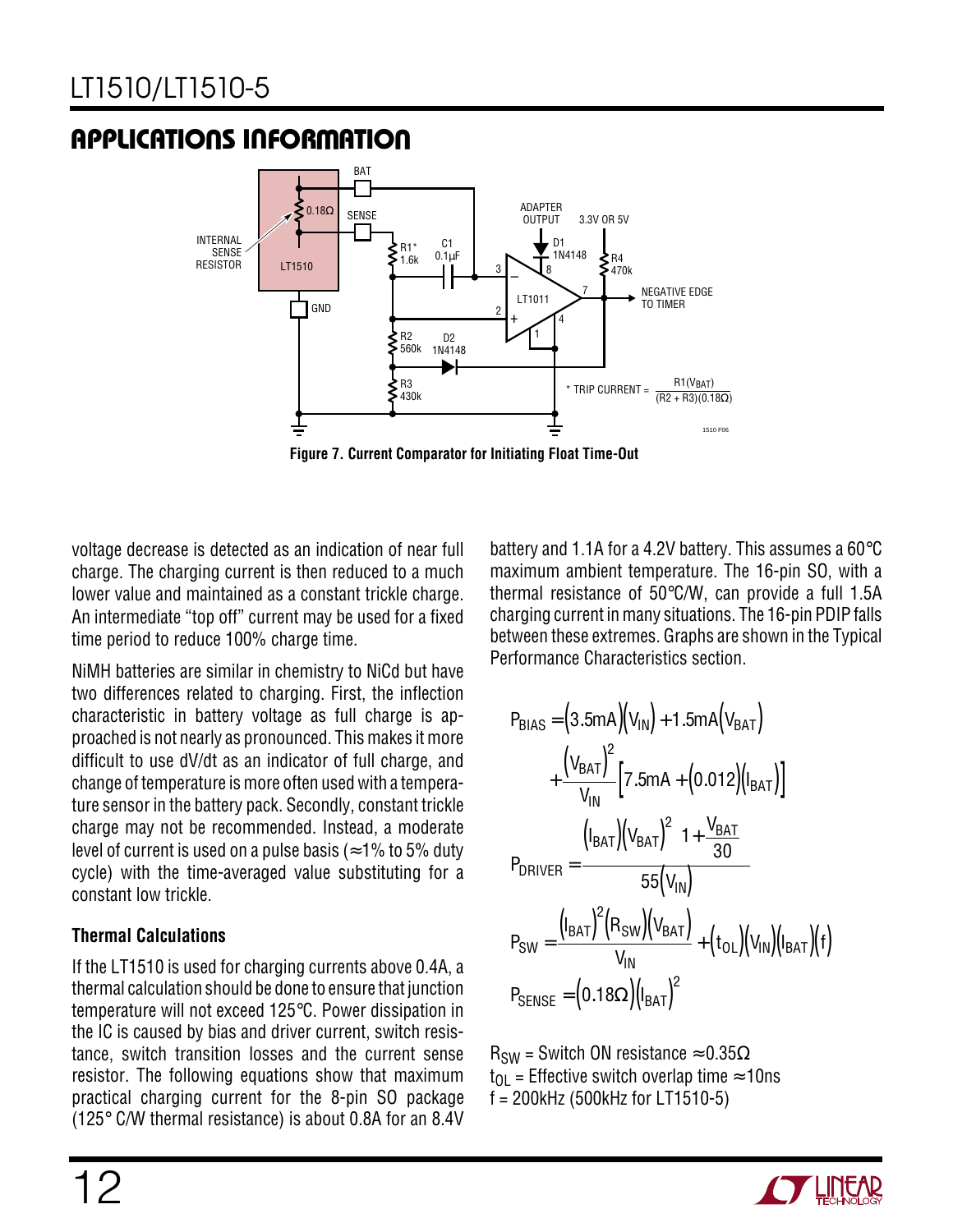Example: V<sub>IN</sub> = 15V, V<sub>BAT</sub> = 8.4V, I<sub>BAT</sub> = 1.2A;  
\nP<sub>BIAS</sub> = (3.5mA)(15) + 1.5mA(8.4)  
\n
$$
+\frac{(8.4)^{2}}{15} [7.5mA + (0.012)(1.2)] = 0.17W
$$
\nP<sub>DRIVER</sub> = 
$$
\frac{(1.2)(8.4)^{2}(1 + \frac{8.4}{30})}{55(15)} = 0.13W
$$
\nP<sub>SW</sub> = 
$$
\frac{(1.2)^{2}(0.35)(8.4)}{15} +
$$
\n
$$
(10 \cdot 10^{-9})(15)(1.2)(200kHz)
$$
\n= 0.28 + 0.04 = 0.32W  
\nP<sub>SENSE</sub> = (0.18)(1.2)<sup>2</sup> = 0.26W

Total power in the IC is:

 $0.17 + 0.13 + 0.32 + 0.26 = 0.88W$ 

Temperature rise will be  $(0.88W)(50^{\circ}$ C/W) = 44 $^{\circ}$ C. This assumes that the LT1510 is properly heat sunk by connecting the four fused ground pins to the expanded traces and that the PC board has a backside or internal plane for heat spreading.

The  $P_{DRIVFR}$  term can be reduced by connecting the boost diode D2 (see Figures 2 and 6 circuits) to a lower system voltage (lower than  $V_{BAT}$ ) instead of  $V_{BAT}$  (see Figure 8).

Then,

$$
P_{DRIVER} = \frac{(I_{BAT})(V_{BAT})(V_X)(1+\frac{V_X}{30})}{55(V_{IN})}
$$

For example,  $V_X = 3.3V$ ,

$$
P_{DRIVER} = \frac{(1.2A)(8.4V)(3.3V)(1 + \frac{3.3V}{30})}{55(15V)} = 0.045W
$$

The average  $I_{VX}$  required is:

$$
\frac{P_{DRIVER}}{V_X} = \frac{0.045W}{3.3V} = 14mA
$$

Total board area becomes an important factor when the area of the board drops below about 20 square inches. The graph in Figure 9 shows thermal resistance vs board area for 2-layer and 4-layer boards. Note that 4-layer boards have significantly lower thermal resistance, but both types show a rapid increase for reduced board areas. Figure 10 shows actual measured lead temperature for chargers operating at full current. Battery voltage and input voltage will affect device power dissipation, so the data sheet power calculations must be used to extrapolate these readings to other situations.

Vias should be used to connect board layers together. Planes under the charger area can be cut away from the rest of the board and connected with vias to form both a



**Figure 9. LT1510 Thermal Resistance**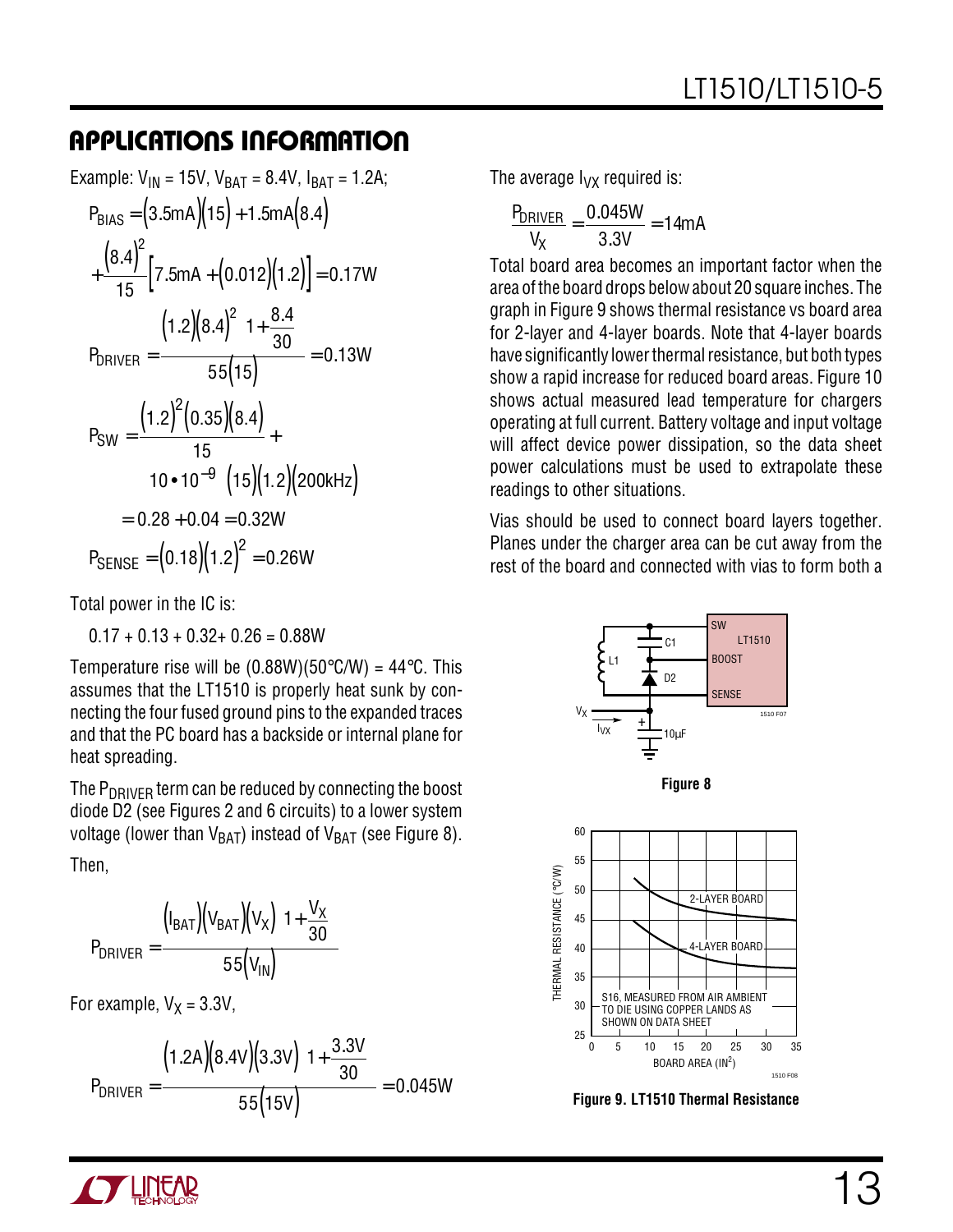

**Figure 10. LT1510 Lead temperature**

low thermal resistance system and to act as a ground plane for reduced EMI.

#### **Higher Duty Cycle for the LT1510 Battery Charger**

Maximum duty cycle for the LT1510 is typically 90% but this may be too low for some applications. For example, if an  $18V \pm 3\%$  adapter is used to charge ten NiMH cells, the charger must put out 15V maximum. A total of 1.6V is lost in the input diode, switch resistance, inductor resistance and parasitics so the required duty cycle is  $15/16.4$  = 91.4%. As it turns out, duty cycle can be extended to 93% by restricting boost voltage to 5V instead of using  $V<sub>BAT</sub>$  as is normally done. This lower boost voltage  $V<sub>X</sub>$  (see Figure 8) also reduces power dissipation in the LT1510, so it is a win-win decision.

#### **Even Lower Dropout**

For even lower dropout and/or reducing heat on the board, the input diode D3 (Figures 2 and 6) should be replaced with a FET. It is pretty straightforward to connect a P-channel FET across the input diode and connect its gate to the battery so that the FET commutates off when the input goes low. The problem is that the gate must be pumped low so that the FET is fully turned on even when the input is only a volt or two above the battery voltage. Also there is a turn off speed issue. The FET should turn off instantly when the input is dead shorted to avoid large current surges form the battery back through the charger into the FET. Gate capacitance slows turn off, so a small P-FET (Q2) discharges the gate capacitance quickly in the

event of an input short. The body diode of Q2 creates the necessary pumping action to keep the gate of Q1 low during normal operation (see Figure 11).



**Figure 11. Replacing the Input Diode**

#### **Layout Considerations**

Switch rise and fall times are under 10ns for maximum efficiency. To prevent radiation, the catch diode, SW pin and input bypass capacitor leads should be kept as short as possible. A ground plane should be used under the switching circuitry to prevent interplane coupling and to act as a thermal spreading path. All ground pins should be connected to expand traces for low thermal resistance. The fast-switching high current ground path including the switch, catch diode and input capacitor should be kept very short. Catch diode and input capacitor should be close to the chip and terminated to the same point. This path contains nanosecond rise and fall times with several amps of current. The other paths contain only DC and /or 200kHz triwave and are less critical. Figure 13 shows critical path layout. Figure 12 indicates the high speed, high current switching path.





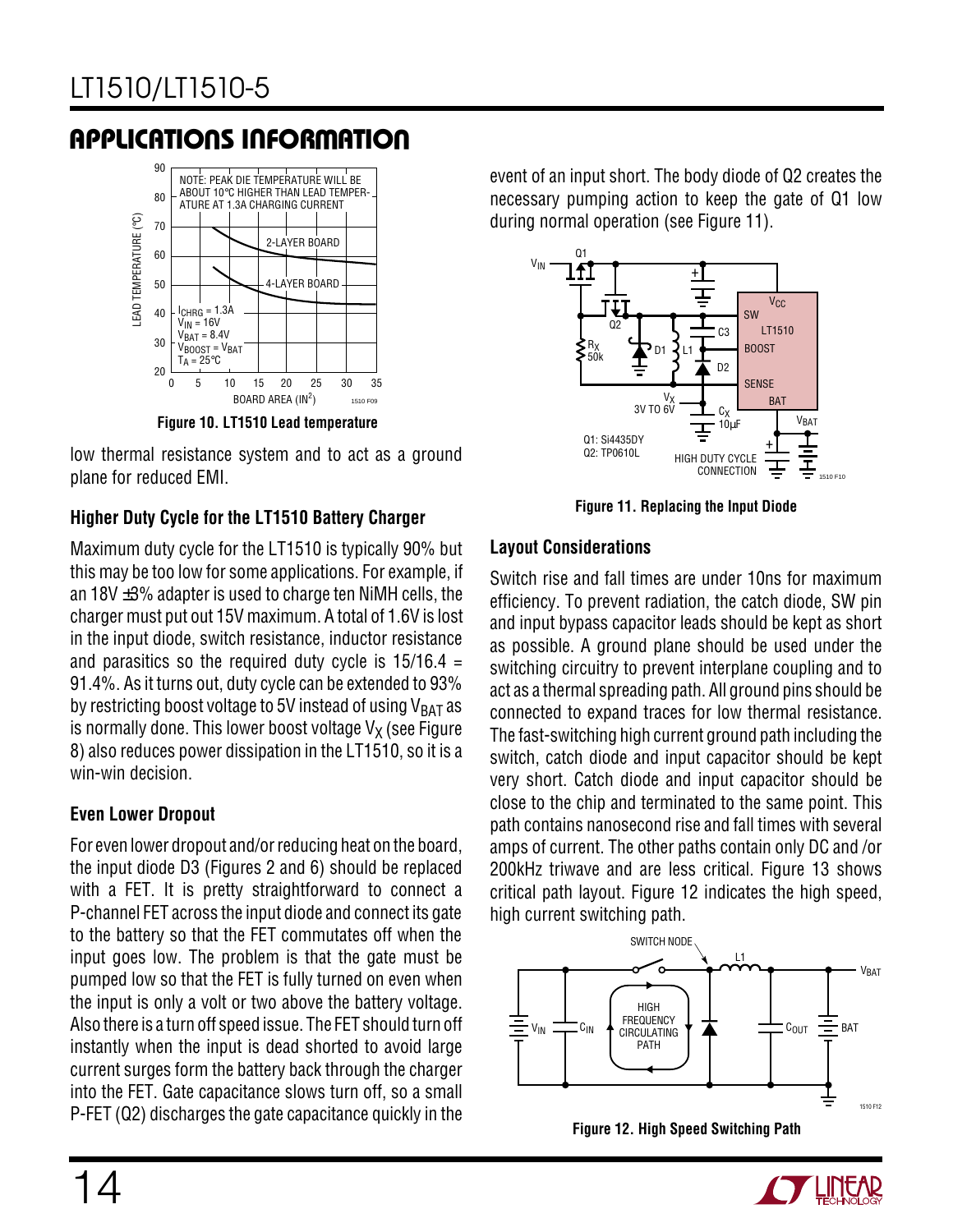







Information furnished by Linear Technology Corporation is believed to be accurate and reliable. However, no responsibility is assumed for its use. Linear Technology Corporation makes no representation that the interconnection of its circuits as described herein will not infringe on existing patent rights.